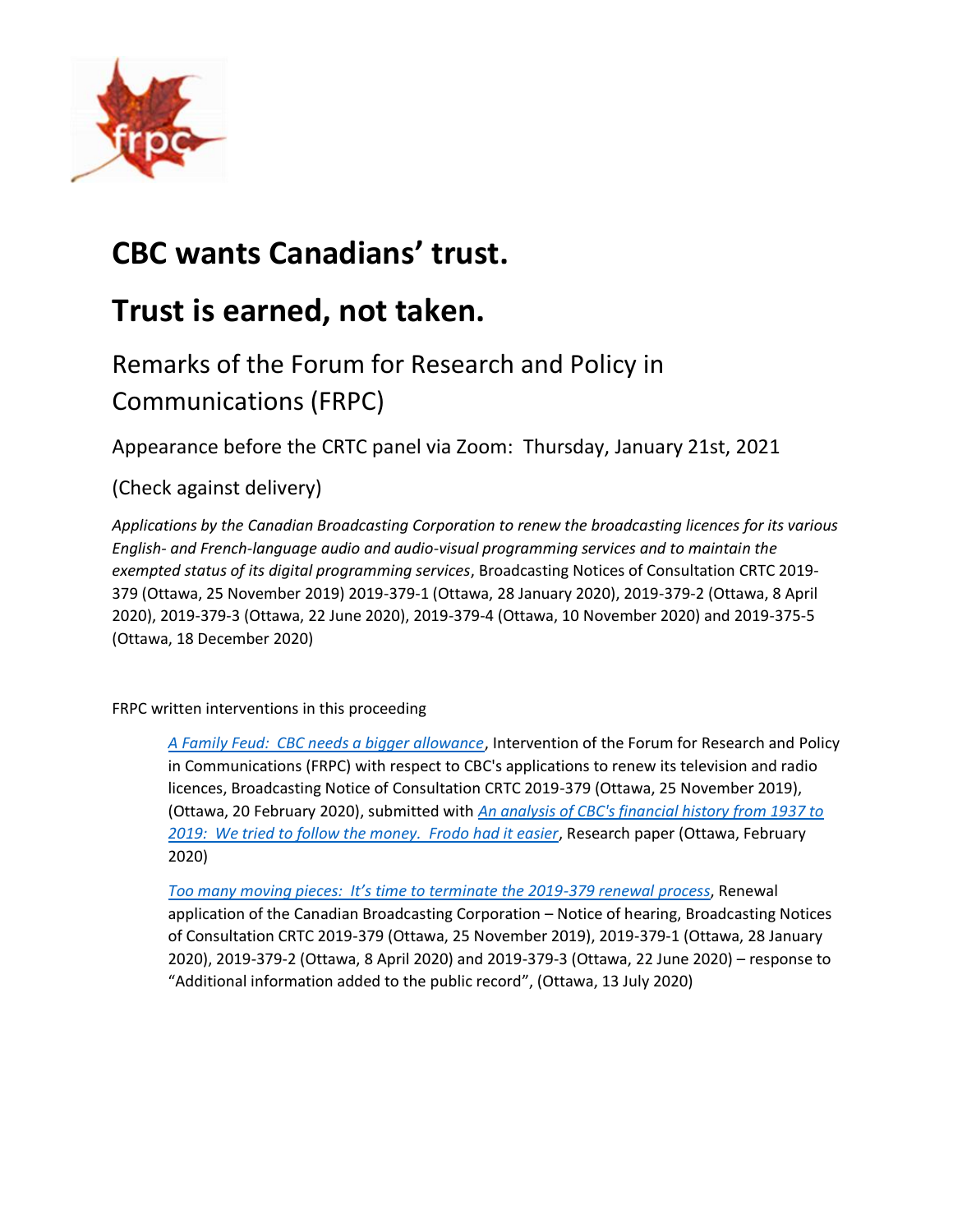Forum for Research and Policy in Communications (FRPC) 1 Broadcasting Notice of Consultation CRTC 2019-379 Remarks (21 January 2021) *Check against delivery*

## **I. Introduction**

- 1. Thank you, Madame Secretary, Mr. Chairman and Commissioners.
- 2. I am Al MacKay, Chair of the Forum's Board. With me are John Stevenson, our Vice-Chair, and Monica Auer, our Executive Director.
- 3. We will be addressing three of the many issues raised by CBC's applications: CBC as a public broadcaster, online services and this proceeding's legacy, focussing largely on the Englishlanguage television service.

# **II. Canada's national public broadcaster**

## A. Importance

- 4. Creating the CBC just a few years after the 1929 Great Depression took courage. Public and private spending had fallen by almost half. One in three Canadians could not find work. Canada's radio stations relied heavily on US programming.
- 5. Parliament answered Canadians' concerns about broadcasting foreign influence, unequal access and the weakening of Canadian identity – by creating the Corporation.
- 6. Today's *Broadcasting Act* still requires Canada's broadcasting system to be effectively owned and controlled by Canadians. CBC's programming should be predominantly Canadian.
- 7. Meeting this mandate is a challenge, primarily due to funding. FRPC's 2020 *Frodo* report found that in real terms public funding of CBC's operations fell 36% from 1985 to 2019. While its 2019 operating appropriations were half a percentage point higher than in 2013, its commercial income dropped 30%. CBC's 2019 operating appropriations were in real terms lower than from 1973 to 1997, from 2002 to 2012 and in 2018.

*Broadcasting Act*, s. 3(1): (l) the Canadian broadcasting Corporation, as the national public broadcaster, should provide radio and television services incorporating a wide range of programming that informs, enlightens and entertains; ….

## B. The special role of local news in public broadcasting

- 8. Parliament made news a priority for the CBC. Its three programming jobs are first to inform, then to enlighten and lastly to entertain.
- 9. The CBC did say last Tuesday that news is 'very, very important'. But saying it does not make it so.

*Transcript*, Virtual Hearing, (Tuesday) 12 January 2021: 832 Mme TAIT: Mais avant de commencer, j'aimerais quand même, parce qu'on plonge directement dans les… un sujet **très, très important** et qui est au cœur… c'est vraiment au cœur de tout ce qu'on fait, l'information et les nouvelles, alors j'aimerais quand même annoncer les autres participants dans nos équipes.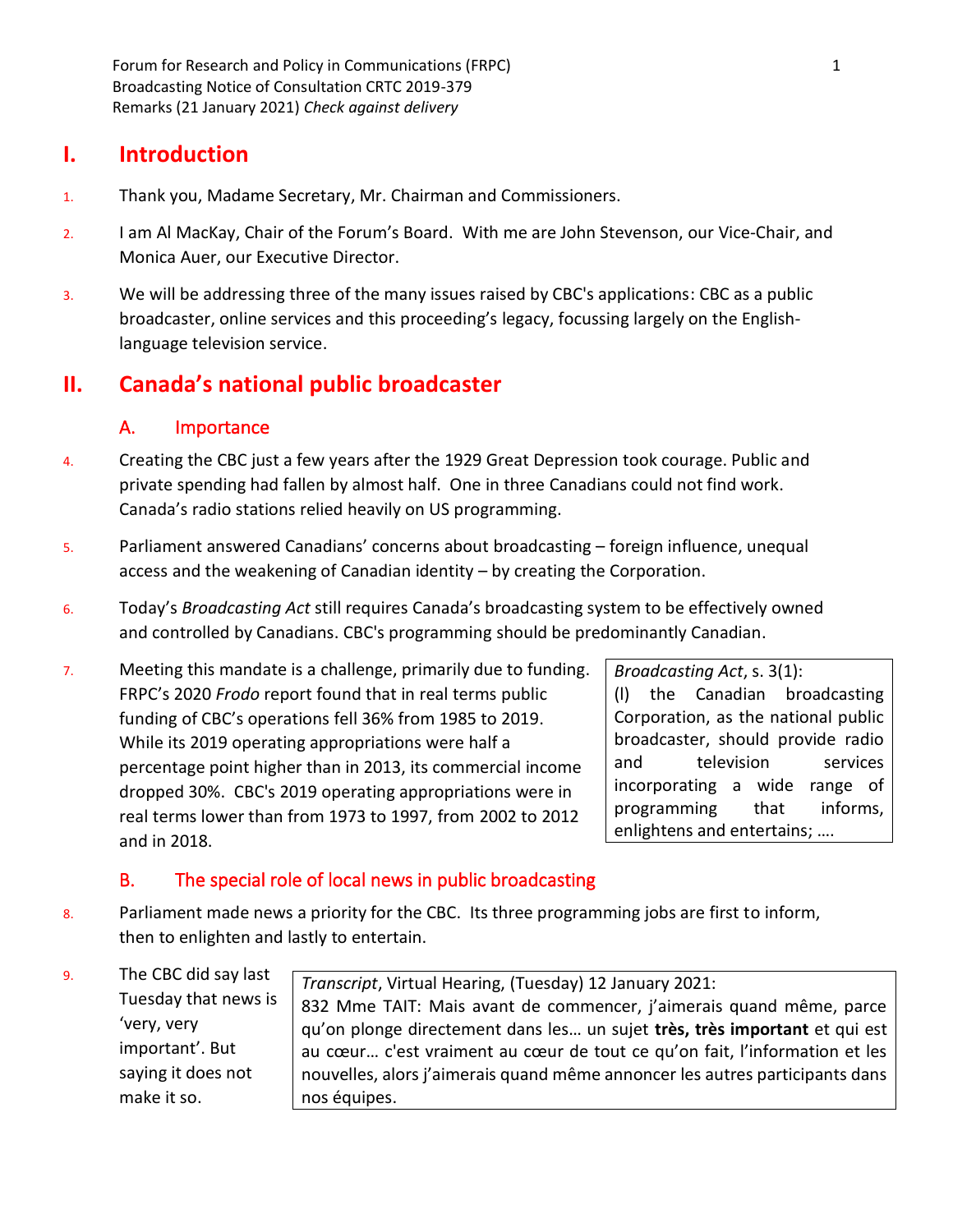- 10. The CRTC's TV summaries show that from 2013 to 2019 CBC's network news expenditures dropped by \$24 million. Spending on news by its 27 local TV stations fell by \$67 million. Both were cut by 43%. To put this another way, local news made up 13.5% of CBC television's total expenses in 2013, but 10.8% of total expenses in 2019. Radio data are unavailable.
- 11. If local news was important to the CBC, local English-language TV news would not have been silenced during the pandemic's first weeks. If local was important, the network would not have eliminated the window in the national election broadcast for its stations to report on local election races. If local was important, CBC would have provided a full network report in its local 6 pm newscasts of the storming of the US Capitol, not local reporters' voice overs of random footage.
- 12. The CBC also told you last week that all its news is original.

| <b>CBLT-DT TV program log for Nov 2019</b>                  |       |       |  |
|-------------------------------------------------------------|-------|-------|--|
| CRTC categories: 010 (News)                                 |       |       |  |
| Sum of Duration (hours; includes ads)                       |       |       |  |
| Year                                                        | 2013  | 2019  |  |
| First play                                                  |       |       |  |
| <b>CBLT</b>                                                 | 47.0  | 36.7  |  |
| <b>CBC</b>                                                  |       |       |  |
| <b>NEWSW</b>                                                | 26.0  | 25.0  |  |
| leNEWSW                                                     |       | 0.5   |  |
| <b>NEWSW</b>                                                | 64.0  | 24.5  |  |
| Subtotal                                                    | 137.0 | 86.7  |  |
| Repeat                                                      |       |       |  |
| CBC.                                                        |       |       |  |
| <b>NEWSW</b>                                                |       | 21.0  |  |
| leNEWSW                                                     |       | 0.5   |  |
| <b>NEWSW</b>                                                |       | 1.5   |  |
| Subtotal                                                    |       | 23.0  |  |
| <b>Total hours</b>                                          | 137.0 | 109.7 |  |
| Note: CBC's originating services presented as shown in logs |       |       |  |

| Transcript,                    | Virtual | Hearing, |  |
|--------------------------------|---------|----------|--|
| (Wednesday) 13 January 2021:   |         |          |  |
| 3017 [MS. WILLIAMS:]  Our news |         |          |  |
| is all first-run               |         |          |  |

13. Yet the Open Government portal logs for CBLT-DT Toronto show that in November 2019 23 of its 110 hours of news were repeats of news already broadcast by other CBC services. It broadcast ten fewer hours of original local news compared to 2013.

14. These figures are the proof of CBC's news pudding in Toronto and show what happens when news is not backstopped by conditions of licence.

15. Canadians need and want accurate, impartial and balanced news. In times of crisis and emergency they turn to their local stations. When so many other local news voices have gone quiet or have been cut to the bone, free and accessible local service becomes even more important.

- 16. Conditions of licence are more than guardrails to ensure that broadcasters meet their commitments and regulatory obligations. They are shields that protect communities and Canadians. Flexible shields rarely work.
- 17. The Forum is asking that your decision set CBC on a better path, by mandating specific hours of original local radio and TV news every week for each CBC general interest service.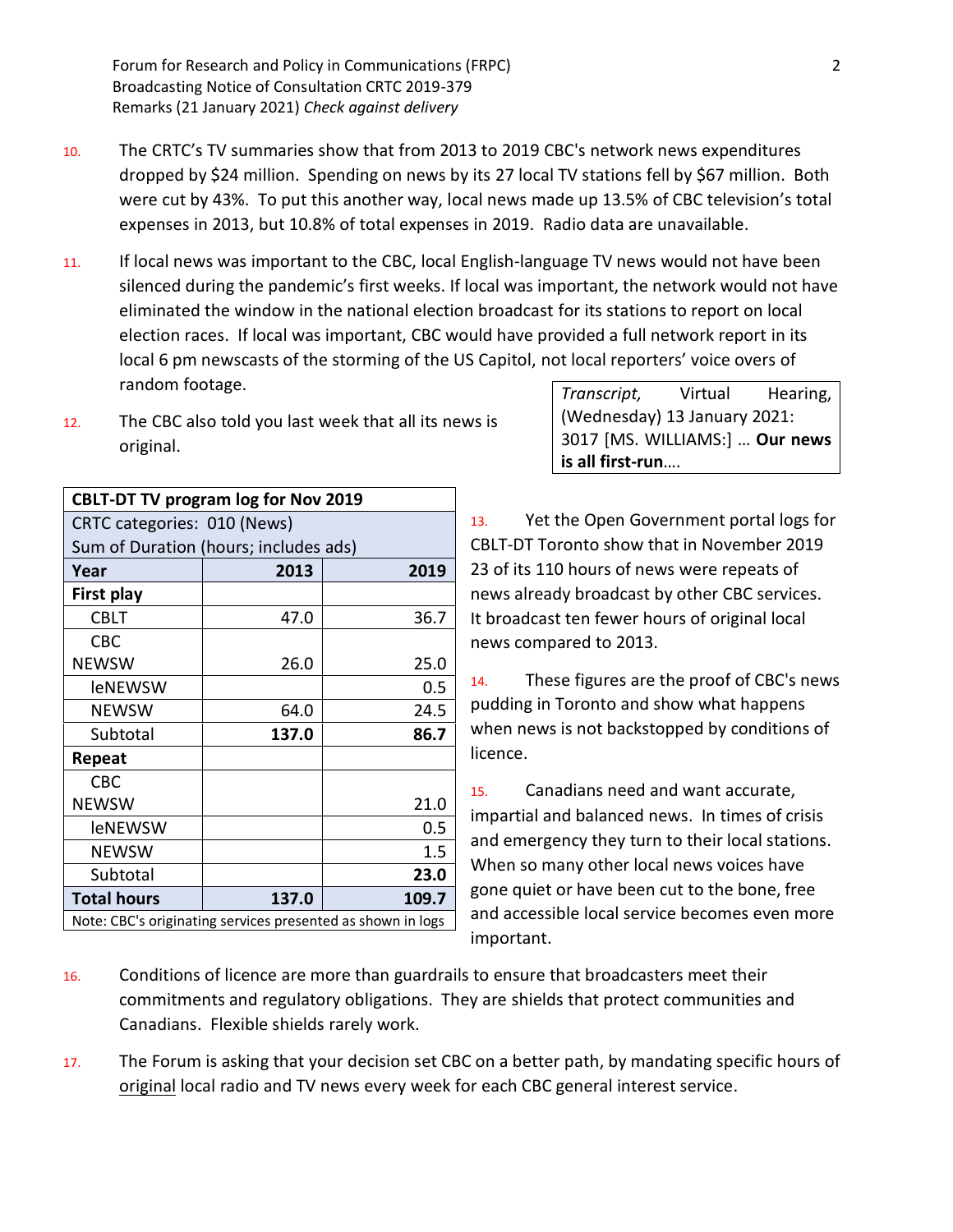## **John Stevenson, Vice-Chair and Member of FRPC's Board of Directors**

## **III. Digital Media Exemption Order**

- 18. Mr. Chairman and Commissioners, CBC told you last Monday that the balance between its linear and online services "is at the core" of this hearing.
- 19. The Forum agrees that online content is essential to CBC's relevance. Yet the essential character of these services makes it difficult, if not impossible, to exempt them from regulation and public oversight.
- 20. CBC now offers a variety of programming services online. Streaming is very expensive to establish and operate in countries with small populations like Canada. Few business models are recovering their costs even when operating on a global level. They are in a growth phase: profits are secondary to expanding business.

*Transcript*, Virtual Hearing, (Monday) 11 January 2021: 54 We believe **it is this balancing act between linear and digital that is at the core of these hearings**, a balancing act between the interest and needs of Canadians with very different profiles and media habits. How do we serve all Canadians in a time of galloping technological change, accelerated audience and platform fragmentation, and increasingly challenged business models for our media industry?

23 "Programming services" (excludes local radio and TV service sites):



21. CBC appears to be trying to establish middle-tier streaming services for Canadians with Internet, to commercialize content that for many decades has not been commercial. If CBC is moving to commercialize its content through its digital services, it should be transparent about this.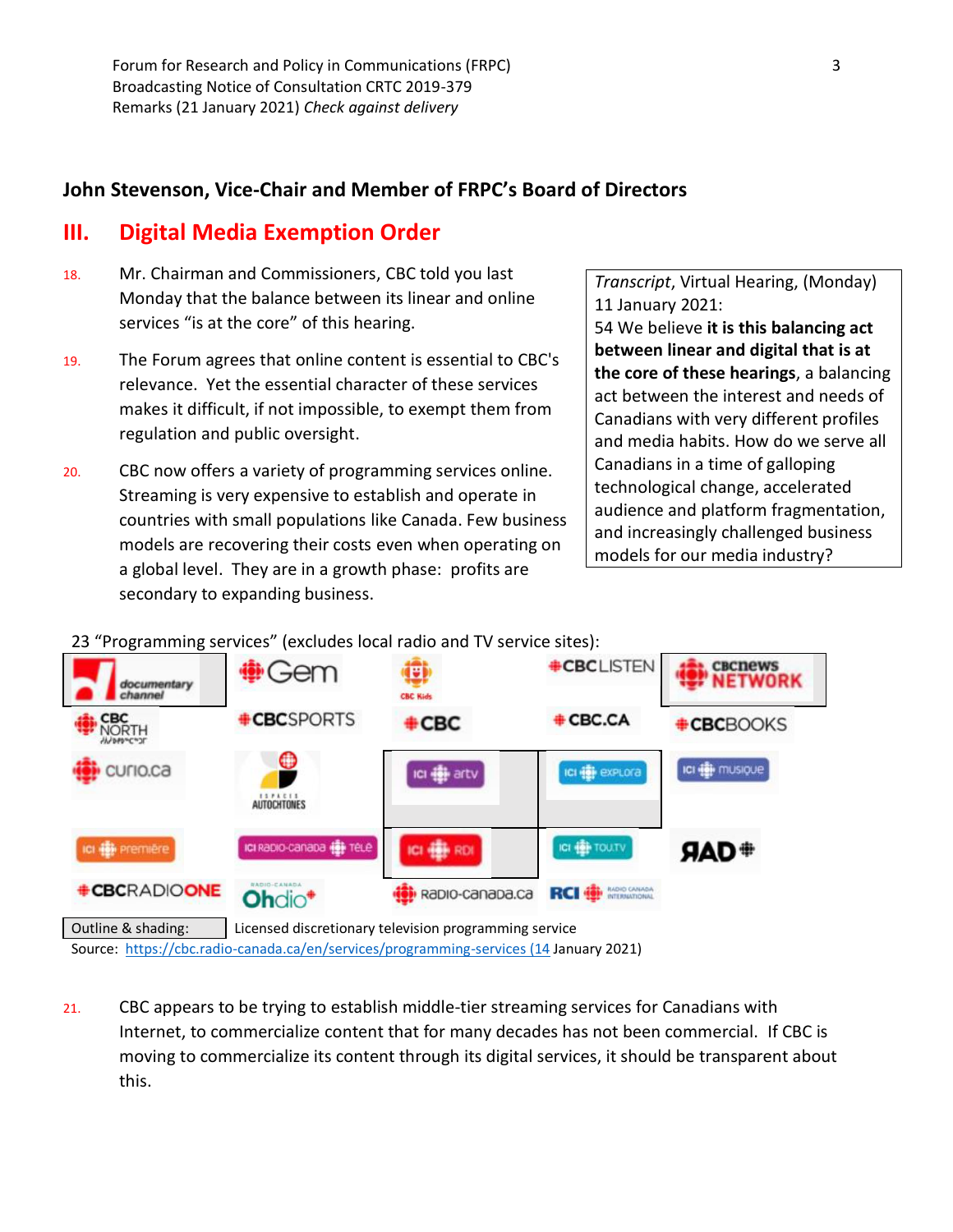Forum for Research and Policy in Communications (FRPC) 4 Broadcasting Notice of Consultation CRTC 2019-379 Remarks (21 January 2021) *Check against delivery*

- 22. Yet it is unclear how many original hours of content CBC will make available first or only on its online services per year, or why any of its online content should be online only.
- 23. Canadians are entitled to such evidence because their taxes pay for CBC's online content. Last June the CBC disclosed that it planned to spend \$1.05 billion on its digital services from 2021 to 2023, forecasting just \$229 million in digital revenues. If Parliamentary appropriations are not filling the \$822 million gap between CBC's online revenue and spending, what is?
- 24. The CRTC is also entitled to know the CBC's plans for online services because its evidence shows these 'materially' affect the broadcasting system. CBC plans to spend \$900 million on its conventional radio services from 2021 to 2023. If the CRTC does not exempt CBC's radio services worth \$900 million, why exempt digital services worth \$1 billion?
- 25. Without conditions of licence setting exhibition and expenditure requirements for individual services the CBC will continue with its November 2019 plans to reduce linear service spending by \$27 million and to raise spending on its online

*Broadcasting Act*, s. 9(4) The Commission shall, by order, on such terms and conditions as it deems appropriate, exempt persons who carry on broadcasting undertakings of any class specified in the order from any or all of the requirements of this Part or of a regulation made under this Part where the Commission is satisfied that compliance with those requirements will not contribute in a **material** manner to the implementation of the broadcasting policy set out in subsection 3(1).

services by \$61 million. CBC's digital plans should not be allowed to reduce programming quality on its free conventional stations. As for non-programming services, the Forum's 13 July 2020 submission addressed CBC's arguments on this point.

#### **Monica Auer, Executive Director, FRPC**

## **IV. CBC's role as a trusted national public broadcaster**

- 26. The most critical issue raised by CBC's 2019 applications is trust, made relevant first by its Strategic Plan and then by Tandem.
- 27. Trust requires transparency.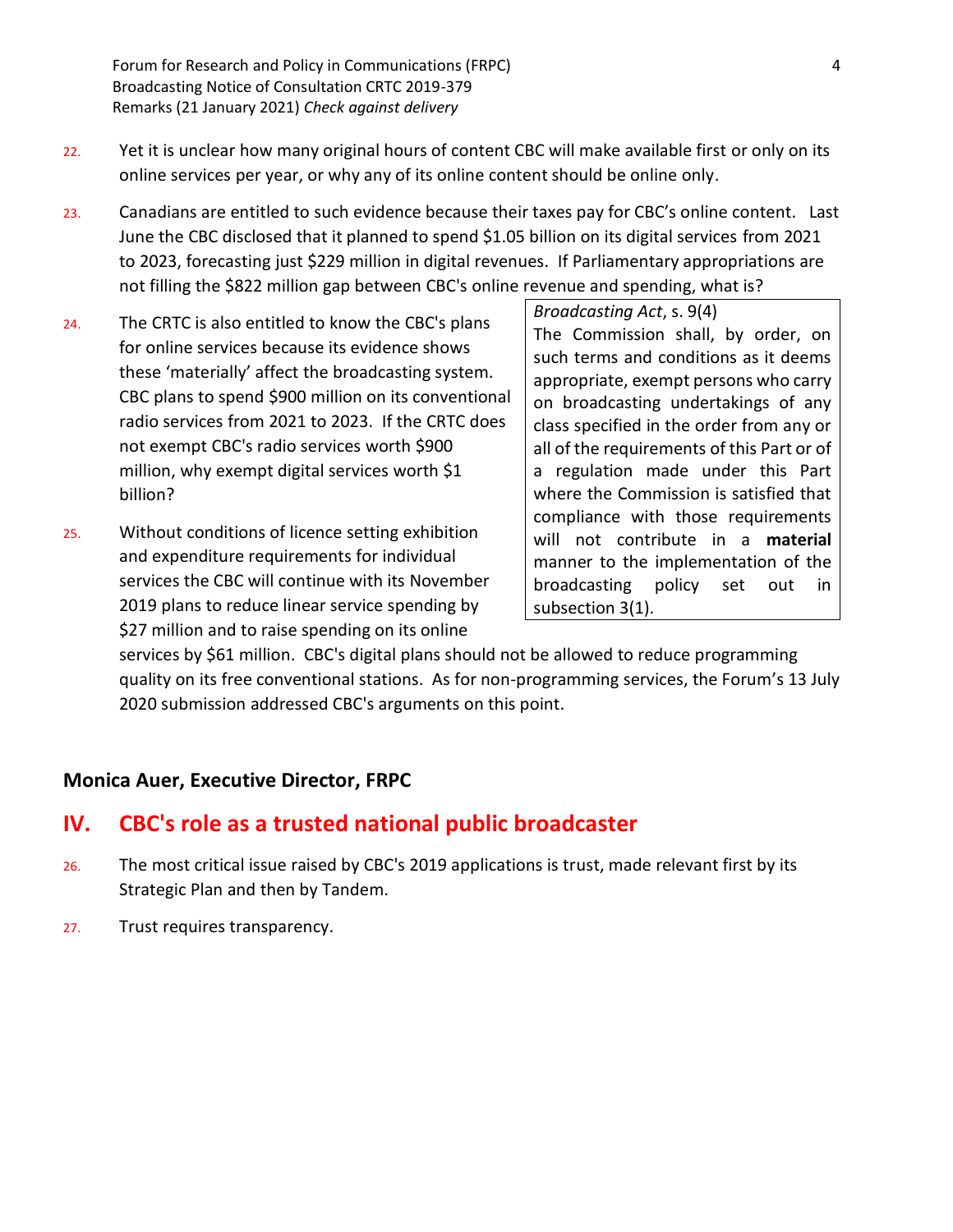Forum for Research and Policy in Communications (FRPC) 5 Broadcasting Notice of Consultation CRTC 2019-379 Remarks (21 January 2021) *Check against delivery*

## A. Branded content

- 28. Last Monday the CBC told you that its Board has lively discussions about CBC's budgets and how these are allocated.
- 29. Yet CBC's four Corporate Plan Summaries from 2017 to 2020 do not mention either "branded content" or the Tandem project. In answering access-to-information requests 2020-88 and -90 the CBC said it had no information about when its Board of Directors was asked to approve and actually did approve Tandem.
- 30. Was there a lively discussion about branded content by the CBC's Board? Who decided that CBC would carry branded content?
- 31. CBC's decisions not to broadcast required notifications and to conceal relevant financial information until last June are two more examples of non-transparency.

*Transcript*, (Monday) 11 January 2021: 630 [Ms. Tait:] Each year on an annual basis, you know, we prepare our budgets, we take it to the Board of Directors for their approval. There's often lively discussion about what we're doing and how we're doing it, and then we settle on; do these allocations advance the strategic priorities that we set out, and do they do so in the most efficient way possible, and are we fulfilling the obligation -- our obligations as set out by the broadcasting act and as set out by our regulator? *Transcript*, (Friday) 15 January 2021: 5575 [Ms. Tait]… we are absolutely committed to being responsible custodians of the public trust. It is absolutely core and fundamental to this management team and to all the people that are involved in the company, … and I should say and to the board of directors, which is why we had a discussion with the board on this subject very much at the request of our own employees.

32. The CBC's basic problem is that it has lost many Canadians' trust. Regaining it requires more transparency. The proof may well be in the

*Transcript*, (Tuesday) 12 January 2021: 1840 MS. TAIT: Right. I think, you know, we've - - and we -- probably this will be a theme that we will come back to, but I think we've -- we have said very clearly that, you know, the proof is in the pudding and in the experience of -- in our estimation that we are delivering, we are over delivering historically on pretty well all our obligations in the area of news.

pudding, but it is easier to find in regular, transparent and public reporting.

#### B. Accountability

33. The CBC is owned by and operated for Canadians. They expect the CRTC to hold it to account regarding its programming. Yet last Friday CBC seemed to question the idea of reporting on the percentage of its news programming produced outside of Quebec.

#### *Transcript*, (Friday) 15 January 2021

5224 Alors, en ce moment, nous avons déjà un ensemble de conditions de licence très particulières et c'est très substantiel et on propose de les maintenir, en ajoutant plus le 3 % spécifiquement pour la production indépendante hors-Québec. Alors, nous considérons que nos propositions qui, elles aussi, impliquent énormément de rapports – on vous produit à chaque année huit rapports très détaillés avec la liste des émissions, quelles sont les émissions que chaque station hors-Québec produit pour la région, quelles émissions en région sont diffusées au réseau, la dépense avec la ligne identifiant chacun des producteurs. Alors, il y a déjà en ce moment, en ce qui concerne le reflet des CLOSM, énormément de rapports et de conditions de licence.